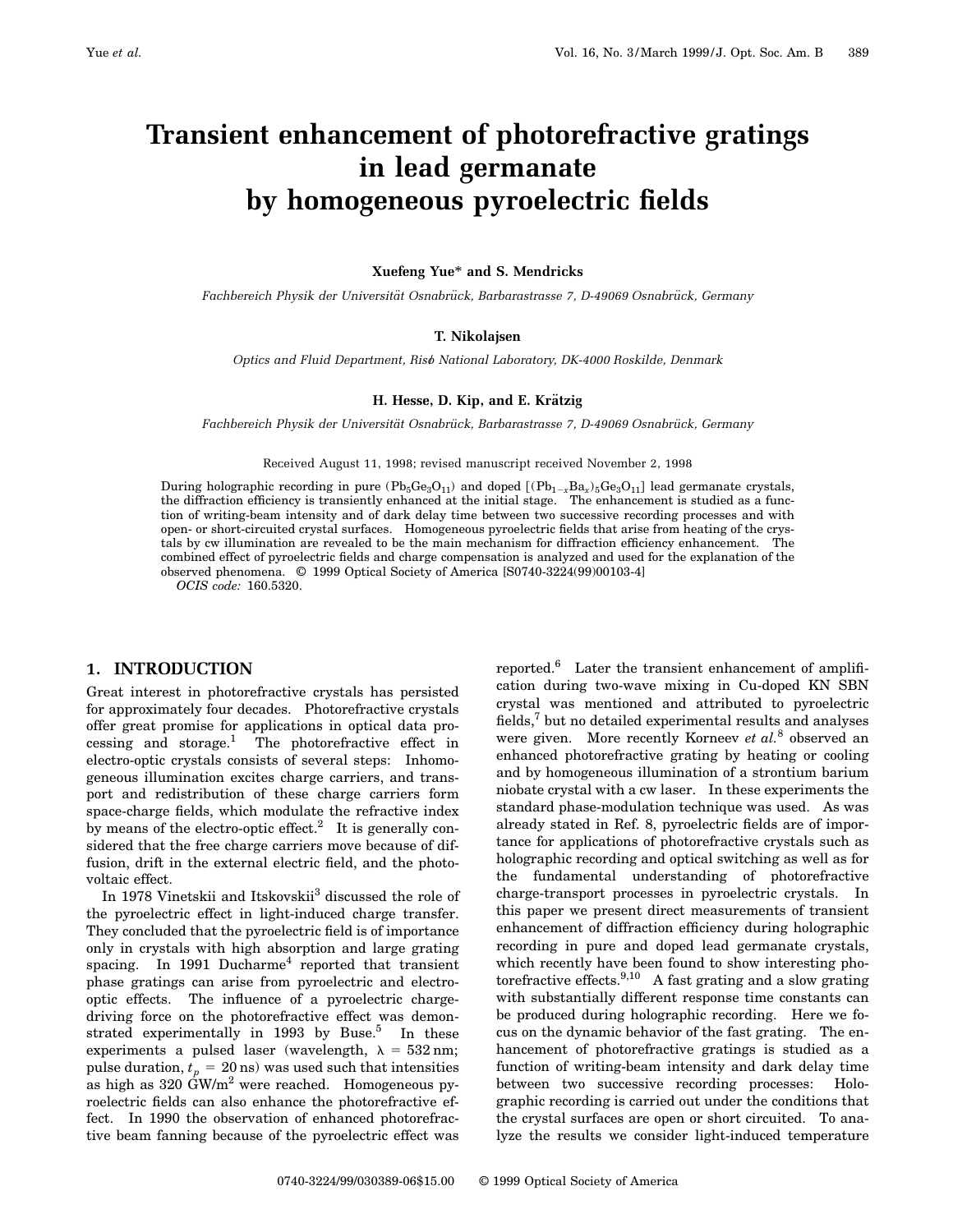| Abbreviation | Crystal and Dopant                 | Dimensions $a \times b \times c$ (mm <sup>3</sup> ) | $\sigma_d$ (cm $\Omega$ ) <sup>-1</sup> | $\sigma_n$ (cm $\Omega$ ) <sup>-1</sup> | $\alpha$ (cm <sup>-1</sup> ) | M       |
|--------------|------------------------------------|-----------------------------------------------------|-----------------------------------------|-----------------------------------------|------------------------------|---------|
| PGO.         | $Pb_5Ge_3O_{11}$                   | $2.40 \times 6.20 \times 5.50$                      | $2.2 \times 10^{-10}$                   | $3.3 \times 10^{-9}$                    | $3.2\,$                      | $1.3\,$ |
| PBGO:0.02    | $(Pb_{0.98}Ba_{0.02})_5Ge_3O_{11}$ | $2.60 \times 4.10 \times 4.40$                      | $2.3 \times 10^{-11}$                   | $4.2 \times 10^{-10}$                   | $1.8\,$                      | 2.4     |
| PBGO:0.04    | $(Pb_{0.96}Ba_{0.04})_5Ge_3O_{11}$ | $3.10 \times 6.50 \times 6.76$                      | $3.8 \times 10^{-12}$                   | $2.5 \times 10^{-10}$                   | $2.0\,$                      | 3.3     |

**Table 1. Descriptions of Our Samples and Some of Their Physical Parameters***<sup>a</sup>*

<sup>*a*</sup> Here  $\sigma_d$  is the dark conductivity,  $\sigma_p$  is the photoconductivity for an intensity  $I_0 = 0.4$  W/cm<sup>2</sup> at a wavelength  $\lambda = 488$  nm,  $\alpha$  is the absorption coefficient at a wavelength  $\lambda = 488$  nm, and *M* is the transient enhancement factor of the photorefractive gratings during recording with an intensity *I*<sub>0</sub>  $= 16$  W/cm<sup>2</sup> at a wavelength of 488 nm.

changes, pyroelectric fields, and compensation of the pyroelectric field by photoexcited charges.

# **2. SAMPLES AND EXPERIMENTS**

 $Pb_5Ge_3O_{11}$  (PGO) and  $(Pb_{1-x}Ba_x)_{5}Ge_3O_{11}$  (PBGO:0.02 and PBGO:0.04;  $x = 0.02$ , 0.04, respectively) crystals were grown by the Czochralski method at the Crystal Growth Laboratory of the University of Osnabruck. They were cut, polished to optical quality, and poled to the single-domain state. A description of the samples used in our experiments and some of their physical parameters are given in Table 1.

A holographic setup is used to measure the dynamic properties of the fast grating in pure and Ba-doped lead germanate crystals: Two expanded beams of an  $Ar^+$  laser (wavelength,  $\lambda = 488$  nm) of the same intensity and with extraordinary polarization are utilized to write gratings with grating vectors parallel to the *c* axes of the crystals. The grating spacing in all experiments is 1.2  $\mu$ m. The formation of the gratings is monitored by a weak extraordinarily polarized He–Ne laser beam ( $\lambda = 633$  nm) incident at the Bragg angle. The diffracted red beam is detected by photodiodes and recorded with a storage oscilloscope.

Here we define two kinds of boundary condition: openand short-circuit recording. The former condition, in which the two *c* faces of the crystal are not connected, is widely used in holographic recording. In photovoltaic or pyroelectric crystals, open-circuit recording introduces a voltage across the crystal, whereas under short-circuited conditions the voltage remains zero.<sup>11</sup> Furthermore, two different initial conditions are applied in the present measurements: recording with and without preillumination. One of the writing beams is used as the preillumination beam, and one can record directly by turning on the other writing beam.

# **3. EXPERIMENTAL RESULTS**

First we record a grating in sample PBGO:0.02 by using an open circuit. If the beam intensity  $I_0$  is low, i.e.,  $I_0$  $<$  1 W/cm<sup>2</sup>, the diffracted intensity  $I_d$  increases to a steady-state value in a short time. But, if we increase the intensity, a transient enhancement of diffraction efficiency at the initial stage of holographic recording is observed. This behavior is shown in Fig. 1 by the solid curve. For an intensity  $I_0 = 16$  W/cm<sup>2</sup> of the writing beams a transient maximum value of diffracted intensity can be reached that is 2.4 times higher than the steadystate value (curve B of Fig. 1). Then we erase the grating



Fig. 1. Evolution of diffracted beam intensity  $I_d$  during holographic recording in sample PBGO:0.02. The intensities of the writing beams are 16 and 1 W/cm<sup>2</sup>. Solid curve: A, dark; B, recording; C, optical erasure; D, recording directly after optical erasure; E, dark decay of the recorded grating. Dotted curve: A, dark; B–E, one recording process.



Fig. 2. Enhancement factor *M* as a function of intensity  $I_0$  of both writing beams. Here *M* is defined as the ratio between maximum and steady-state diffracted intensity. The solid curve is a fit according to Eq. (9).

optically by turning off one of the writing beams (curve C). The following recording (curve D) is made with preillumination. Here again a transient enhancement during the new recording is observed, but it is much smaller than that for recording without preillumination. In the last part (curve E) the recorded grating is allowed to decay in the dark.

We define the enhancement factor *M* as the ratio between the maximum diffracted intensity and the steadystate value. We find that *M* depends strongly on the writing beam's intensity for recording without preillumi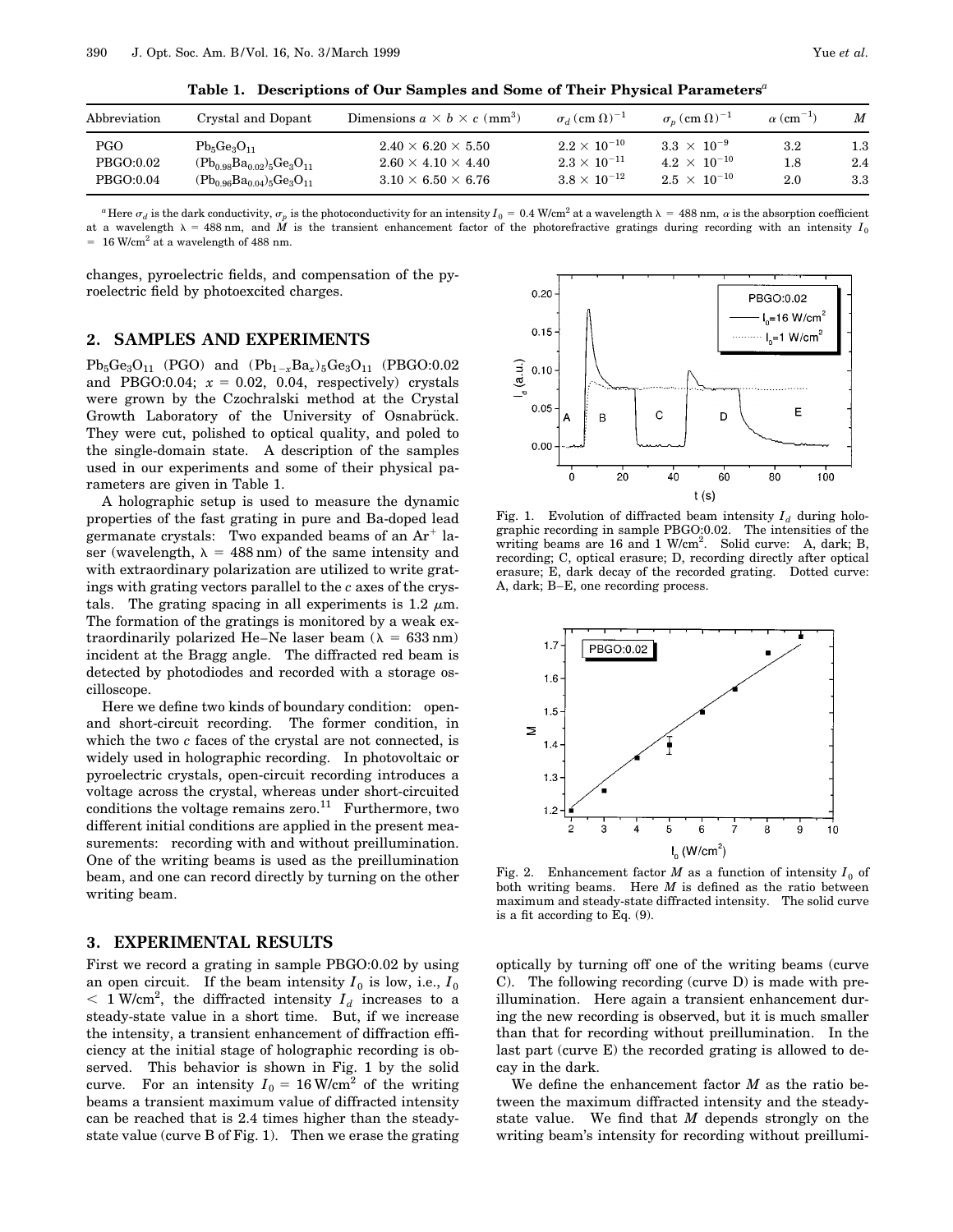nation. We show the measured dependence in Fig. 2, from which we see a linear increase of enhancement factor *M* with writing-beam intensity.

In the following experiment we write a grating for 100  ${\rm s}$  with writing beams of intensity  $I_0$  = 8 W/cm<sup>2</sup>, allow the grating to decay in the dark for different time intervals  $t_d$ , and then start a new recording. After a time  $t_d$  $= 20$  s the grating is already completely decayed. Enhancement factor *M* for the new recording depends strongly on the dark delay time, as shown in Fig. 3. Factor *M* increases monotonically with dark delay time and saturates at a value of 1.7. The solid curve in Fig. 3 is a fit based on a theoretical factor that is explained in Section 4.

To achieve short-circuit recording we cover the four lateral faces of the crystal with conducting silver paste. For an intensity of the writing beams of  $I_0 = 8$  W/cm<sup>2</sup> the evolution of the diffracted beam's intensity during holographic recording and without preillumination is as shown in Fig. 4. For comparison we present in the same figure open-circuit recording at the same intensity. Clearly, for short-circuit recording the transient enhancement  $(M \sim 1.2)$  of the diffracted beam is smaller than in the open-circuit case  $(M \sim 1.8)$ .

We repeat the above experiments in different samples, including PBGO:0.04 and the nominally pure sample PGO. In sample PBGO:0.04 transient enhancement is more pronounced. For a light intensity of  $I_0$  $= 16$  W/cm<sup>2</sup> the enhancement factor is  $M = 3.3$ . In sample PGO, however, the enhancement factor is only 1.3 under the same conditions.

Finally we measure the pyroelectric current in sample PGO. Figure 5 shows the time evolution of the pyroelectric current density. The wavelength and the intensity of the illuminating light are 515 nm and 150  $W/m^2$ , respectively. The current is zero before illumination and shows a maximum at the beginning of illumination, followed by a decrease to a stationary state where the current density is again zero. After illumination is switched off, the opposite effect is observed. The decrease in  $|j|$ , the absolute value of the current density after it has reached a maxi-



Fig. 3. Enhancement factor *M* of the photorefractive grating as a function of dark delay time  $t_d$  in PBGO:0.02. The intensities of the writing beams and the writing time before dark delay are  $I_0$  and  $t_p$ , respectively. The solid curve is a fit according to Eq. (11).



Fig. 4. Evolution of diffracted beam intensity  $I_d$  for shortcircuited and open-circuited holographic recording in sample PBGO:0.02. The intensity of the writing beams is  $I_0$  $= 8 \text{ W/cm}^2$ .



Fig. 5. Evolution of the pyroelectric current density *j* before (area A of Fig. 1), during (area B), and after (area C) homogeneous illumination of sample PGO.

mum value (region C; see Fig. 5) can be described by an exponential law with a characteristic time constant of  $\tau_d$  $= 60 s.$ 

# **4. DISCUSSION**

First we point out that the decrease in diffraction efficiency after the maximum is reached during holographic recording without preillumination cannot be attributed to the compensation of multiple gratings. From Fig. 1 we see that the diffracted beam intensity  $I_d$  remains constant after the abrupt drop at the initial recording. The steady-state value is the same as that achieved by use of lower intensity. Several other factors may lead to a transient enhancement of diffraction efficiency during holographic recording in photorefractive crystals. Recently the same transient enhancement of photorefractive gratings in  $Bi_4Ti_3O_{12}$  was observed after preillumination of the sample with intense light.<sup>12</sup> A light-induced variation of electron–hole competition is believed to be the origin of this effect. Although electron–hole competition was also found in our samples,<sup>10</sup> here the enhancement of photorefractive gratings occurs without any preillumination. In addition, short-circuit recording decreases the degree of enhancement. There is no reason that shortcircuited crystal surfaces have any influence on electron–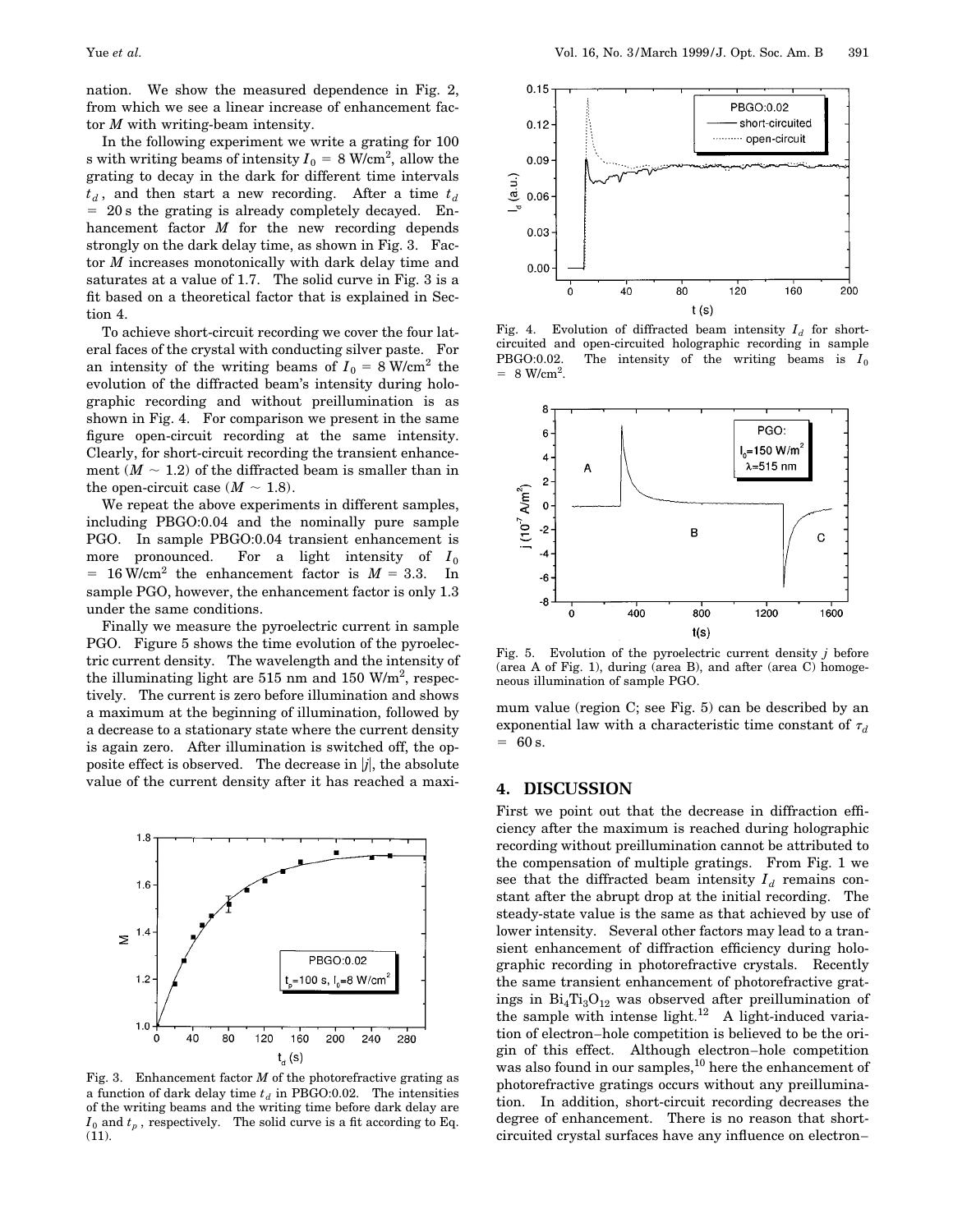hole competition. Time-dependent fields such as a photovoltaic field can produce similar dynamic behavior during grating formation.<sup>13</sup> But in our samples, as presented in Fig. 5, in the steady state the photocurrent is zero, indicating that photovoltaic effects are negligible. The absorption of light, however, can heat the sample and produce a pyroelectric field that may be compensated for by photoinduced charge carriers. In what follows, we consider this influence of pyroelectric fields during holographic recording in lead germanate crystals.

#### **A. Pyroelectric Fields**

For small grating spacings and with the use of cw laser light, thermal gratings produced by inhomogeneous illumination are small and can be neglected.<sup>3,14</sup> However, photorefractive crystals can be heated by absorbing light and establish a strong pyroelectric field across the whole illuminated (heated) region.<sup>8</sup> The pyroelectric field  $E_{\text{avro}}$ can be expressed by

$$
E_{\text{pyro}} = -(\partial P_s / \partial T)(\epsilon \epsilon_0)^{-1} (T - T_0), \tag{1}
$$

where  $P_s$  is the spontaneous polarization,  $\partial P_s / \partial T$  is the pyroelectric coefficient,  $\epsilon$  is the dielectric constant,  $\epsilon_0$  is the permittivity of vacuum,  $T_0$  is the initial temperature of the sample (room temperature), and *T* is the increased temperature after illumination. If the whole sample is illuminated, we consider only the heat convection between the crystal and the surrounding atmosphere. In addition, the anisotropic properties of the heat-conduction coefficient  $h_c$  are not taken into account. Then the increase in crystal temperature is given as

$$
\frac{dT}{dt} = [P - h_c A(T - T_0)]/c_p m, \qquad (2)
$$

where *P* is the absorbed power, *m* is the mass, and  $c_p$  is the specific heat capacity. By combining it with the initial condition of  $T = T_0$  at  $t = 0$ , we can solve Eq. (2) to get the following result:

$$
T - T_0 = k \tau_H I_0 [1 - \exp(-t/\tau_H)], \tag{3}
$$

where  $k = [1 - \exp(-\alpha d)] (c_p \rho d)^{-1}$  is the rate of temperature rise without considering heat conduction,  $\tau_H$  $= c_p m / h_c A$  is the heat-relaxation time constant, *A* is the area,  $\rho$  is the density of the crystal,  $\alpha$  is the absorption coefficient, and *d* is the crystal thickness.

We now take sample PGO as an example to estimate the pyroelectric field. The pyroelectric coefficient is  $\partial P_s/\partial T = -1.1 \times 10^{-4} \, \text{C K}^{-1} \text{m}^{-2}$ .<sup>15</sup> From the pyroelectric current measurement we can estimate the specific heat capacity  $c_p$  by using the equation<sup>16</sup>

$$
j = (\partial P_s / \partial T) I_0 [1 - \exp(-\alpha d)] / c_p d\rho, \tag{4}
$$

which is valid for the first moment after the light is switched on. From Fig. 5 we obtain  $= 530 \text{ J K}^{-1} \text{kg}^{-1}$ . In addition, the parameter  $\tau_H$  should be equal to  $\tau_d$ , which is defined as the relaxation time constant of the current after shutoff of the illumination in the pyroelectric current measurements. For sample PGO we thus assume that  $\tau_H = 60$  s. Other parameters are the sample's dimensions  $2.40 \text{ mm} \times 6.20 \text{ mm}$  $\times$  5.50 mm, density  $\rho = 7.33 \times 10^3$  kg/m<sup>3</sup>, and absorption coefficient  $\alpha = 3.2 \text{ cm}^{-1}$  for 488 nm. Consequently,

for a beam intensity of  $I_0 = 4$  W/cm<sup>2</sup> and a time  $t = 1$  s we get a temperature increase of  $\Delta T = 0.5$  K. Based on Eq. (1), a pyroelectric field  $E_{\text{pyro}} \sim 1.8 \text{ kV/cm}$  can be reached. Thus we conclude that the homogeneous pyroelectric field can be of great importance in holographic recording in lead germanate crystals.

#### **B. Compensation of the Pyroelectric Fields**

In contrast to experiments with an external electric field or a photovoltaic field, here a pyroelectric field will be compensated for by moving charges.<sup>8</sup> This means that the pyroelectric field can act on the photorefractive grating only transiently, as we observed in our experiments.

The time for compensation of the pyroelectric field depends on the conductivity of the crystal, and thus the pyroelectric field decays exponentially with a time constant  $\tau_M$  that is equal to the Maxwell time of the material. By combining Eqs. (1) and (3) and considering charge compensation, we can express the temporal evolution of the pyroelectric field as

$$
E_{\text{pyro}}(t) = \gamma \tau_H I_0 [1 - \exp(-t/\tau_H)] \exp(-t/\tau_M), \quad (5)
$$

where  $\gamma = k(\partial P_s/\partial T)(\epsilon \epsilon_0)^{-1}$  is a constant,  $\tau_M = \epsilon \epsilon_0/\sigma$  is the Maxwell time, and  $\sigma$  is the conductivity. In our experiments dark conductivity is negligible compared with photoconductivity. In Fig. 6 we show values of the pyroelectric field as a function of time for different photoconductivities. It has to be mentioned that the parameters (see the caption to Fig. 6) that we have chosen here are average values obtained from measurements of different samples. From this figure we see that the pyroelectric field increases after the illumination beams are turned on, reaches a maximum value, and then decreases to zero. This process is similar to what we observe in the experiment to find the diffracted beam's intensity. The time  $t_m$ that is necessary to reach the maximum pyroelectric field can be derived from Eq. (5) to be

$$
t_m = \tau_H \ln(1 + \tau_M/\tau_H). \tag{6}
$$



Fig. 6. Calculated evolution of pyroelectric field  $E_{\text{pyro}}$  during homogeneous illumination of lead germanate crystals. The beam intensity is  $I_0 = 4$  W/cm<sup>2</sup>, the thickness of the crystals is taken as  $d = 2.4$  mm, the absorption coefficient is  $\alpha = 2$  cm<sup>-1</sup>, the pyroelectric coefficient is  $\partial P_s / \partial T = -1.1 \times 10^{-4} \text{ C K}^{-1} \text{ m}^{-2}$ , the heat capacity is  $c_p = 530 \,\text{J K}^{-1}\,\text{kg}^{-1}$ , and the values of the photoconductivity are given in the inset.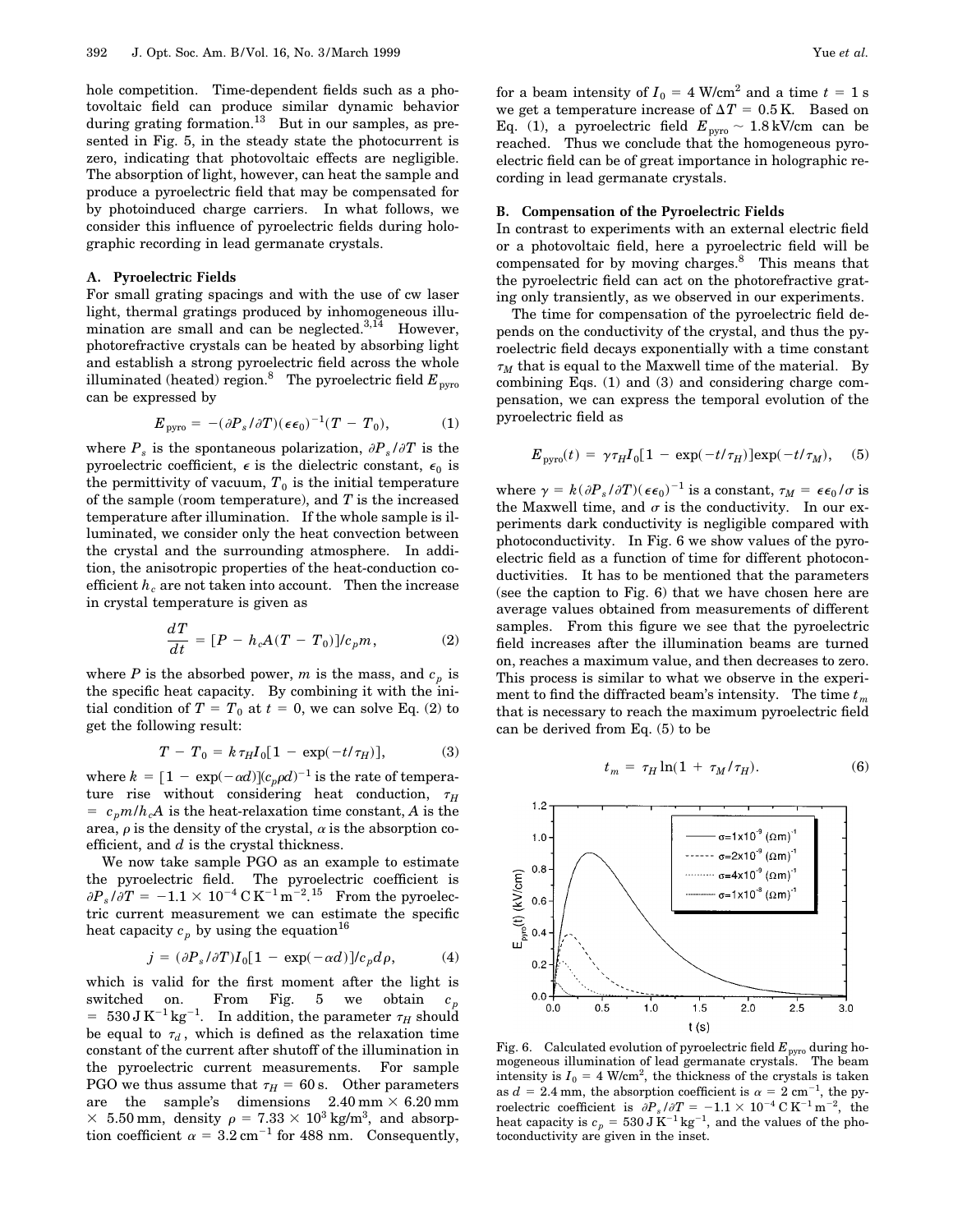# **C. Contribution of Pyroelectric Fields to Photorefractive Gratings**

In our experiments the grating spacing is kept at 1.2  $\mu$ m; thus thermal gratings and gratings produced directly by modulation of the pyroelectric field can be neglected. The refractive-index modulation during holographic recording can be expressed as<sup>5</sup>

$$
E_{\rm sc} = -E_{\rm pyro}(t) - iE_{\rm diff}, \qquad E_{\rm diff} = Kk_BT_0/e, \quad (7)
$$

where *K* is the amplitude of the grating vector,  $k_B$  is the Boltzmann constant, and *e* is the elementary charge of electrons. For small diffraction efficiencies  $\eta$  ( $\eta \ll 1$ ) we can write

$$
\eta = \left(\frac{\pi n^3 r_{\text{eff}} d}{2\lambda \cos \theta}\right)^2 (E_{\text{pyro}}^2 + E_{\text{diff}}^2). \tag{8}
$$

A transient enhancement of diffraction efficiency, as presented in Fig. 1, is expected as a consequence of the transient increase in the pyroelectric field shown in Fig. 6. Because of the large photoconductivity of the nominally pure sample, the characteristic time constant  $\tau_M$  of the compensation charges is much smaller than those of PBGO:0.02 and PBGO:0.04. This is the reason why no large transient enhancement of photorefractive gratings is observed in the nominally pure sample. The same argument holds for the two PBGO samples: the conductivity of the sample with 4% Ba is smaller than that with 2% Ba, and the pyroelectric coefficient  $\partial P_s / \partial T$  for the former is larger, too. Thus the enhancement factor is larger in PBGO:0.04 than in PBGO:0.02, although the absorption coefficient of the former is smaller.10

If the two *c* faces are short-circuited and the whole sample is illuminated, no voltage is produced across the sample along the *c* direction. As shown in Fig. 4, the enhancement factor *M* in the short-circuited case becomes much smaller than that for open-circuit recording. The remaining weak enhancement may be due to the nonuniform illumination near both surfaces perpendicular to the *c* axis. In these regions some charges are accumulated because of the smaller conductivity.

# **D. Dependence on Light Intensity**

The intensity dependence of the transient enhancement factor  $M$  shown in Fig. 2 can be explained with Eqs.  $(5)$ , (6), and (8). The measured value  $\tau_H$  of different samples is generally in the range of several tens of seconds, and the value of  $\tau_M$  depends on intensity. For PBGO:0.02,  $\tau_M$ can be expressed as  $\tau_M = 1.2 {I_0}^{-0.6}$ , where  $I_0$  has to be in watts per square centimeter. Thus the ratio  $\tau_M / \tau_H$  is generally much less than 1, and we can simplify Eq. (6) to  $t_m \approx \tau_M$ . Based on the definition of the transient enhancement factor *M* we get the following expression:

$$
M = 1 + {\xi \tau_H I_0 [1 - \exp(-1.2 I_0^{-0.6} / \tau_H)]}^2, \quad (9)
$$

where  $\xi = (\gamma/2.7)/E_{\text{diff}}$  is in units of square centimeters per joule. We use Eq. (9) to describe the experimental results presented in Fig. 2. The fit is shown as the solid curve, which shows good agreement with experiment (see also the discussion in Subsection 4.E).

The transient enhancement factor becomes much smaller when the grating is recorded with preillumination (Fig. 1). This result is expected because by preillumination the sample's temperature has already reached a steady-state value and the pyroelectric field has been compensated for by photoexcited charge carriers. From Eq.  $(9)$  we obtain that *M* with preillumination should be only one quarter of the value without preillumination.

# **E. Dependence on Dark Delay between Successive Recording Processes**

For recording with writing-beam intensity  $I_0$ , the amplitude of the temperature increase is saturated at  $\Delta T_0$  $= \gamma I_0 \tau_H$ . In the dark the temperature decreases according to an exponential law with the time constant  $\tau_H$ . After a dark delay time  $t_d$  we start a new recording cycle and assume that the initial internal field is approximately 0 because of the compensation. Then the temperature variation during the new recording is

$$
\Delta T = \Delta T_0 [1 - \exp(-t_d/\tau_H)][1 - \exp(-t/\tau_H)]. \tag{10}
$$

The corresponding transient enhancement factor is obtained as

$$
M = 1 + \{\xi I_0[1 - \exp(-\tau_M/\tau_H)][1 - \exp(-t_d/\tau_H)]\}^2,
$$
\n(11)

where  $I_0 = 8$  W/cm<sup>2</sup> and  $t_M = 0.34$  s. We use both Eqs. (9) and (11) to describe the experimental results presented in Figs. 2 and 3, applying the same set of parameters  $\tau_H$  and  $\xi$ . The fits are shown in these two figures as solid curves and are in good agreement with the experimental values. The fitted parameters are  $\tau_H = 34$  s and  $\xi = 0.3$ . The time constant  $\tau_H$  is of the same order as the value measured directly in other samples. The fit value of  $\tau_H$  is smaller than that obtained from pyroelectric current measurements, which may be due to that fact that in holographic measurements the whole crystal is not homogeneously illuminated. Heat conductivity also leads to additional heat losses. In principle,  $\xi$  can be calculated directly if the pyroelectric coefficient  $\partial P_S / \partial T$ , the specific heat capacity  $c_p$ , and the diffusion field  $E_{\text{diff}}$  are known. Although the first two of these parameters have not been determined experimentally for PBGO:0.02, we can estimate  $\xi$  by assuming that these two parameters are approximately the same as those for PGO. Then the calculated value is  $\xi = 0.3$ , which is equal to the value that we obtained from the fit of Eqs. (9) and (11) to the experimental results. This does not mean that the theory perfectly describes the phenomenon, because we have made some assumptions and some parameters are not known exactly. But we can clearly use the theory presented for an explanation of the influence of pyroelectric fields in our samples during holographic recording.

In conclusion, we have reported a transient enhancement of photorefractive gratings in  $Pb_5Ge_3O_{11}$  and  $(Pb_{1-x}Ba_x)_{5}Ge_3O_{11}$ . The dynamic behavior of grating formation and the dependence of the transient enhancement of photorefractive gratings on writing-beam intensity and dark delay between two successive recording processes can be described by a homogeneous pyroelectric field because of light absorption. We pointed out that both the pyroelectric field and photoconductivity are responsible for the transient enhancement at the initial stage of holographic recording. All experiments were